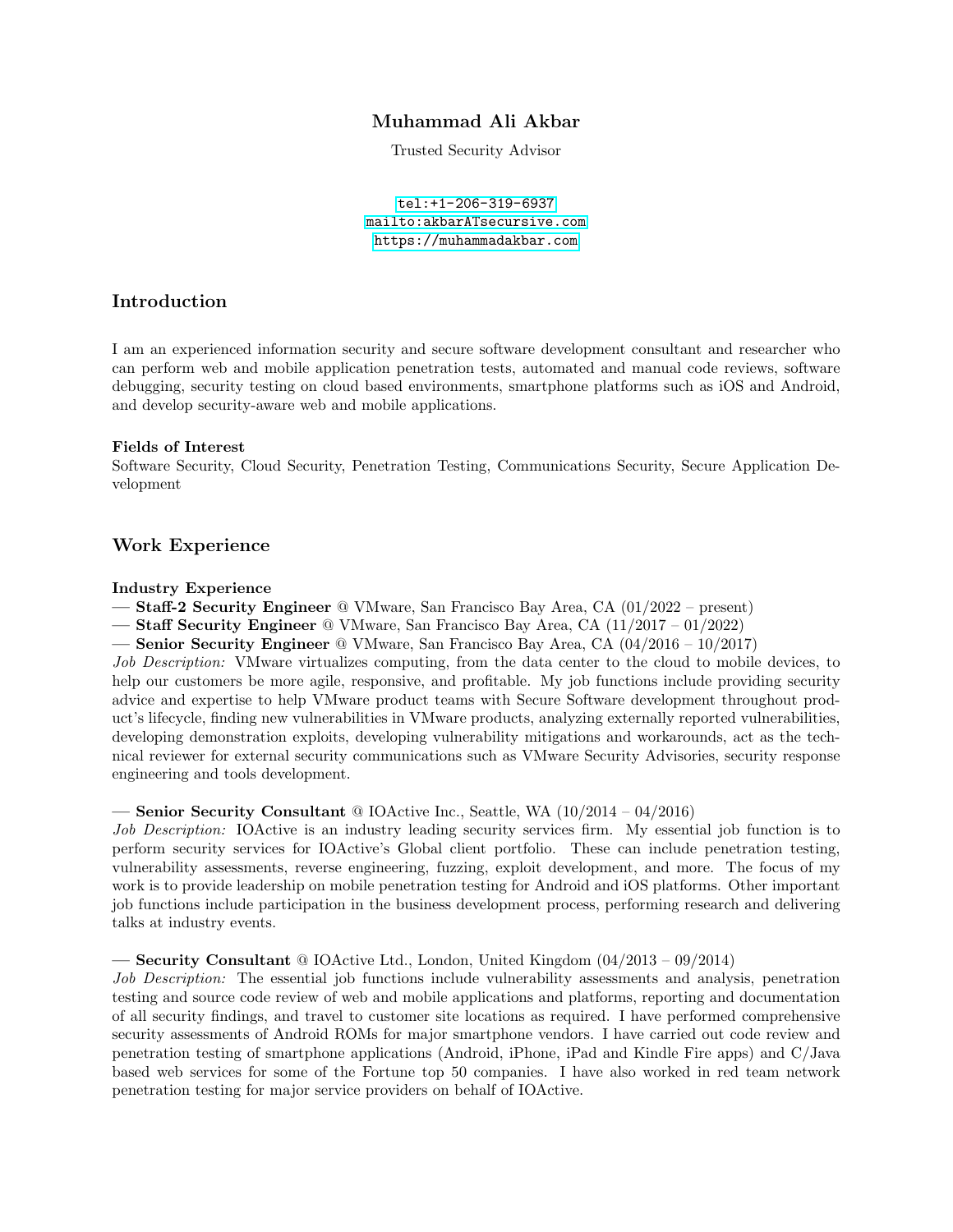— Research Engineer (Mobile App Development Manager) @ Next Generation Intelligent Networks Research Center, Islamabad, Pakistan (03/2012 – 02/2013)

Job Description: Development of Secure SMS and Secure VoIP applications on Android and iPhone. The core task was to help the programmers apply the theory of information security, cryptography and secure development in real world mobile applications. I managed a team of mobile application developers to achieve these tasks. I was also responsible for completing reports and deliverables to meet requirements of the funding agency.

— Research Engineer (Team Lead) @ Next Generation Intelligent Networks Research Center, Islamabad, Pakistan (04/2008 – 08/2010)

Job Description: The aim of this project was to develop an intelligent security framework for IP Multimedia System (IMS) and Next Generation All-IP Networks, to protect infrastructure nodes and subscribers against IMS framework-related vulnerabilities, SIP protocol vulnerabilities, VoIP/ video/ PoC/ Messaging/ Presence/ Conferencing application vulnerabilities; and voice spam, media plane related vulnerabilities.

### Internship Experience

— Mobile Development, Security and Testing Intern @ Cigital, New York, NY (05/2011 – 12/2011) Job Description: I learned the basics of mobile (Android, Blackberry, iOS) development, and iOS application security. The concentration of my work was centered on penetration testing of a number of iPhone and iPad applications for some of the fortune 50 companies. I also worked on system image security assessment, and some linux based embedded system pen-testing.

#### Teaching Experience

— Visiting Faculty @ National University of Computer & Emerging Sciences, Islamabad, Pakistan  $(08/2012 - 12/2012)$ 

Courses Taught: Data Communication & Networking

# Education

Degrees

- MS Computer Science (Security). Columbia University, New York, NY. 2011.
- BE Electrical Engineering. National University of Sciences & Technology, Islamabad, Pakistan. 2008.

### Projects

- Instruction Set Randomization Instruction Set Randomization of PE binaries on Windows 7 using Intel's PIN tool. <https://github.com/makbar/ISRuPIN-Win>
- **Privacy in Social Networks** Automated privacy configuration in social networks such as Twitter.. <https://www.muhammadakbar.com/files/report-socialnets-ali.pdf>
- Secure File Repository Implementation of a secure file repository with access control and encryption.
- Secure Ad hoc On-demand Distance Vector routing (SAODV) Implementation, Simulation and attack-based scenario testing of Secure Ad hoc On-demand Distance Vector routing (SAODV) using Network Simulator (NS-2). <https://www.muhammadakbar.com/files/paper-saodv-manets.pdf>
- Buffer Overflow Exploiatation Exploitation of VideoLan Media Player v0.8.6d Stack based buffer overflow vulnerability for shellcode code execution on Windows XP.
- SIP Server Fuzzing Black box Fuzzing against commercial and open source SIP servers and responsible disclosure of vulnerabilities to the vendor.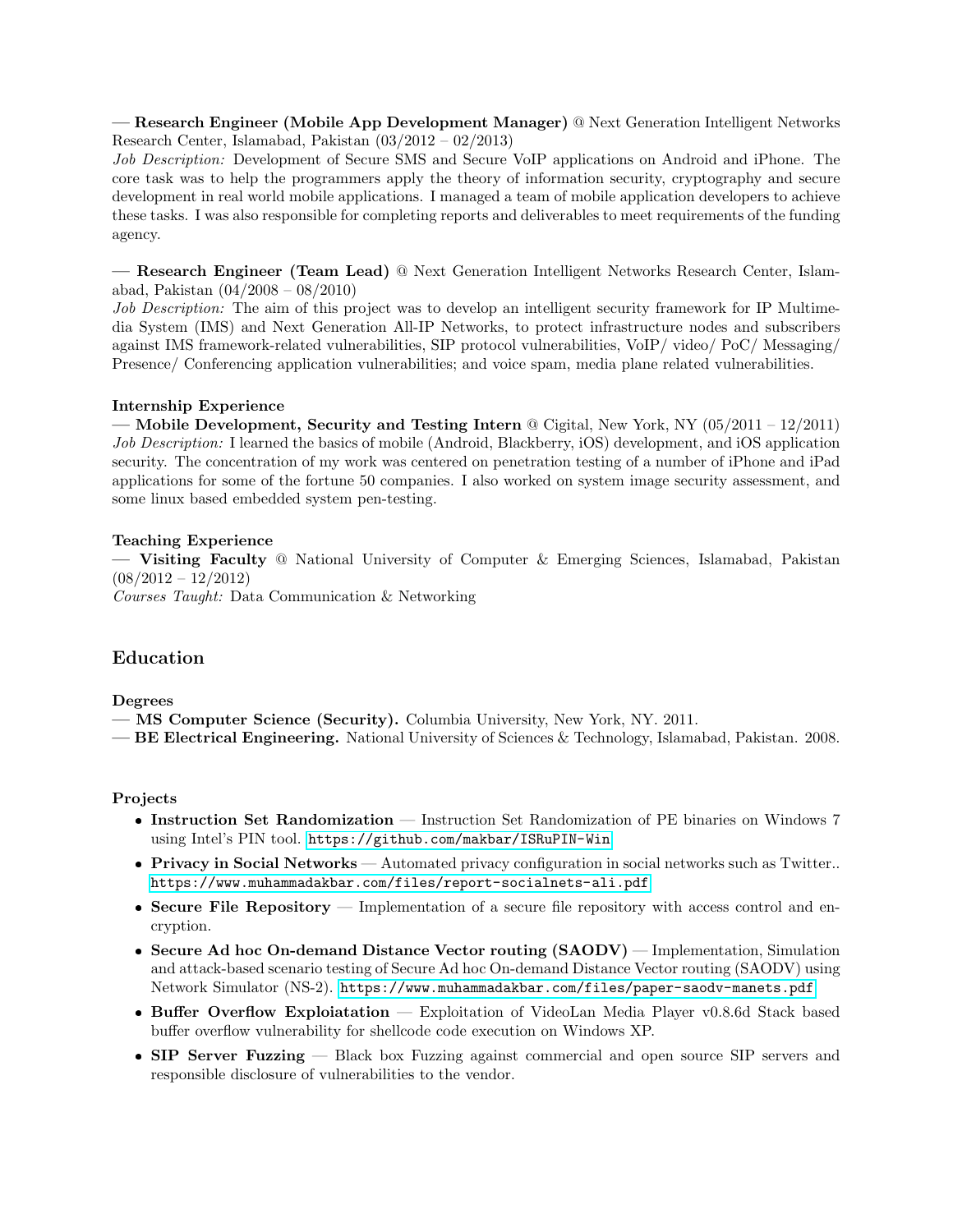- OS Buffer Overflow Protection Analysis Analyzing OS protections (Windows 7 and Ubuntu 10) against buffer overflows using Case Study of Mozilla Firefox.
- Linux OS Kernel development for Android mobile devices.
- Linear Algebra made Easy  $(LAME) A$  new C like language compiler for linear algebra with built-in support for matrices and matrix operations.. <https://github.com/makbar/lame>
- $\bullet$  Twenty Five Across  $-$  A collaborative crossword puzzle solving game where two or more players work together to solve a crossword puzzle; each user can see the other's modifications to the board in real-time. <https://github.com/makbar/twenty-five-across>

# Publications

#### Research Topics

- $\bullet$  Information & Communications Security
- Mobile Security
- VoIP Security
- Privacy and Anonymity
- Machine Learning
- Authentication
- Internet of Things (IoT)
- Wireless Communication
- Tele-health Monitoring

#### Patents

- G. McCready, R. Chamarajnager, G. Bollella, M. Akbar et al. "Gateway enrollment for internet of things device management". US Patent 11,190,513. Patent Granted in 11/2021.
- G. Dimitrov, M. Akbar et al. "Persistable identity tokens". US Patent 11,178,141. Patent Granted in 11/2021.
- M. Akbar et al. "Automating establishment of initial mutual trust during deployment of a virtual appliance in a managed virtual data center environment". US Patent 10,728,243. Patent Granted in 07/2020.
- S. Mukhopadhyay, M. Akbar. "Automating application updates in a virtual computing environment". US Patent 10,416,986. Patent Granted in 09/2019.

### Journal Papers

- Salman H. Khan, M. Ali Akbar, et al. "Secure Biometric Template Generation for Multi-factor Authentication". In Pattern Recognition, Elsevier, 09/2014.
- M. Ali Akbar et al. "Securing SIP-based VoIP infrastructure against flooding attacks and Spam Over IP Telephony". In Knowledge and Information Systems, Springer-Verlag, 02/2014.